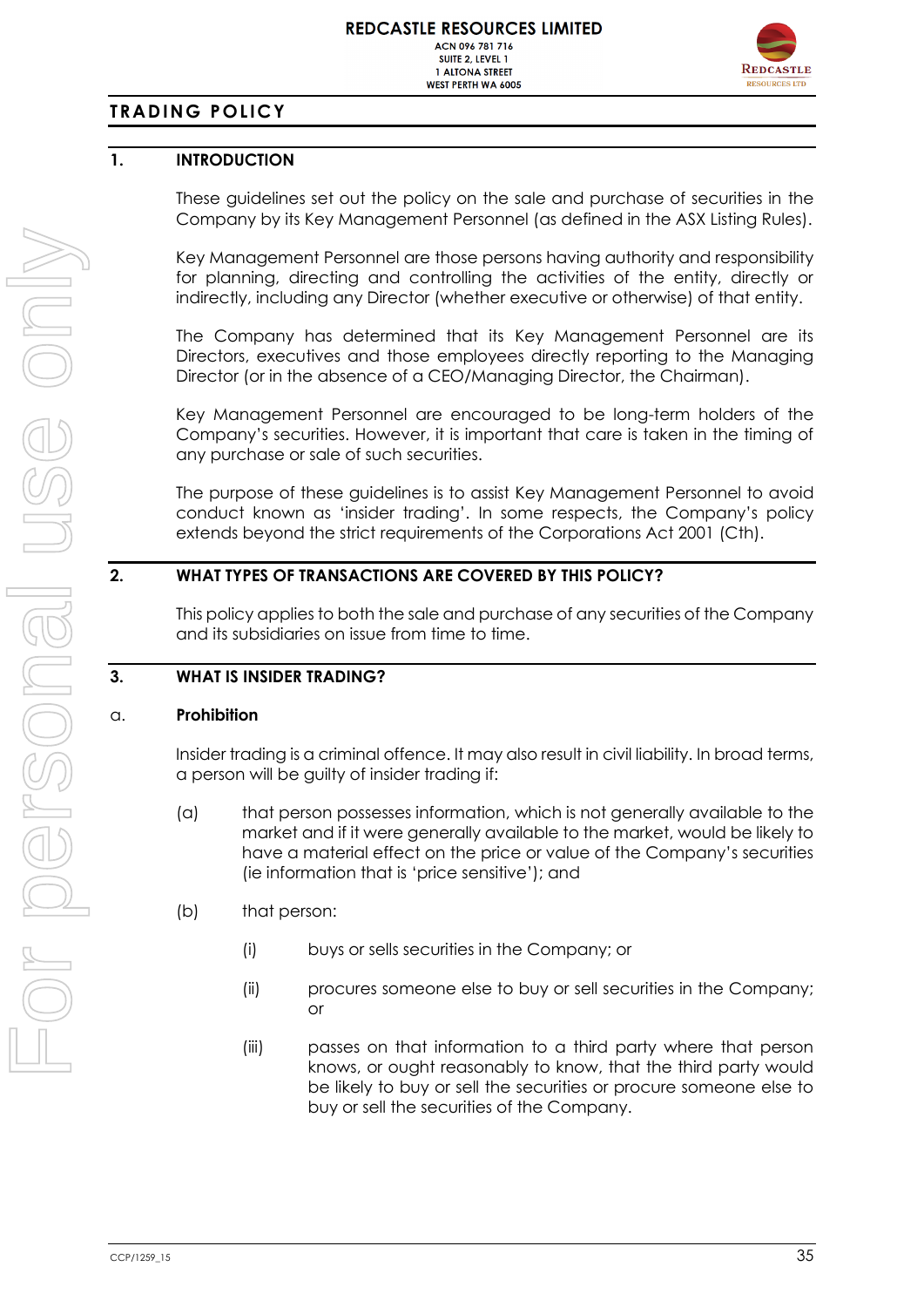#### b. **Examples**

To illustrate the prohibition described above, the following are possible examples of price sensitive information which, if made available to the market, may be likely to materially affect the price of the Company's securities:

- (a) the Company considering a major acquisition;
- (b) the threat of major litigation against the Company;
- (c) the Company's revenue and profit or loss results materially exceeding (or falling short of) the market's expectations;
- (d) a material change in debt, liquidity or cash flow;
- (e) a significant new development proposal (e.g. new product or technology);
- (f) the grant or loss of a major contract;
- (g) a management or business restructuring proposal;
- (h) a share issue proposal;
- (i) an agreement or option to acquire an interest in a mining tenement, or to enter into a joint venture or farm-in or farm-out arrangement in relation to a mining tenement; and
- (j) significant discoveries, exploration results, or changes in reserve/resource estimates from mining tenements in which the Company has an interest.

#### c. **Dealing through third parties**

The insider trading prohibition extends to dealings by individuals through nominees, agents or other associates, such as family members, family trusts and family companies (referred to as "**Associates**" in these guidelines).

#### d. **Information however obtained**

It does not matter how or where the person obtains the information – it does not have to be obtained from the Company to constitute inside information.

#### e. **Employee share schemes**

The prohibition does not apply to acquisitions of shares or options by employees made under employee share or option schemes, nor does it apply to the acquisition of shares as a result of the exercise of options under an employee option scheme. However, the prohibition does apply to the sale of shares acquired under an employee share scheme and also to the sale of shares acquired following the exercise of an option granted under an employee option scheme.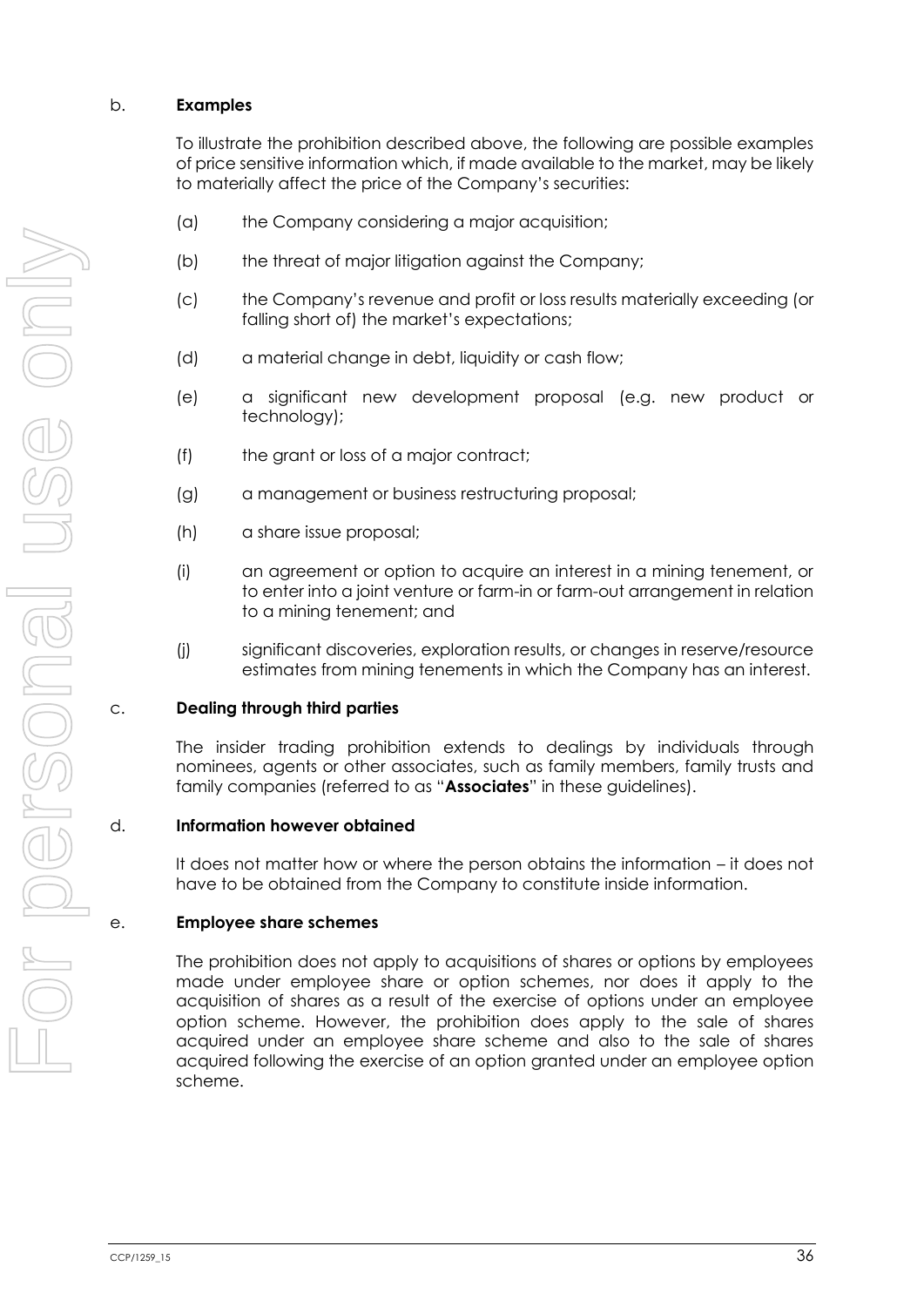## **4. GUIDELINES FOR TRADING IN THE COMPANY'S SECURITIES**

#### <span id="page-2-0"></span>a. **General rule**

Key Management Personnel must not, except in exceptional circumstances, deal in securities of the Company during the following periods:

- (a) two weeks prior to, and 48 hours after the release of the Company's Annual Report;
- (b) two weeks prior to, and 48 hours after the release of the consolidated interim of the Company; and
- (c) two weeks prior to, and 48 hours after the release of the Company's quarterly reports (if applicable),

#### (together the **Closed Periods**).

The Company may at its discretion vary this rule in relation to a particular Closed Period by general announcement to all Key Management Personnel either before or during the Closed Periods. However, if a Key Management Personnel is in possession of price sensitive information which is not generally available to the market, then he or she must not deal in the Company's securities at **any** time it is in possession of such information.

#### b. **No short-term trading in the Company's securities**

Key Management Personnel should never engage in short-term trading of the Company's securities except for the exercise of options where the shares will be sold shortly thereafter.

#### c. **Securities in other companies**

Buying and selling securities of other companies with which the Company may be dealing is prohibited where an individual possesses information which is not generally available to the market and is 'price sensitive'. For example, where an individual is aware that the Company is about to sign a major agreement with another company, they should not buy securities in either the Company or the other company.

#### d. **Exceptions**

- (a) Key Management Personnel may at any time:
	- (i) acquire ordinary shares in the Company by conversion of securities giving a right of conversion to ordinary shares;
	- (ii) acquire Company securities under a bonus issue made to all holders of securities of the same class;
	- (iii) acquire Company securities under a dividend reinvestment, or top-up plan that is available to all holders or securities of the same class;
	- (iv) acquire, or agree to acquire or exercise options under an employee incentive scheme (as that term is defined in the ASX Listing Rules);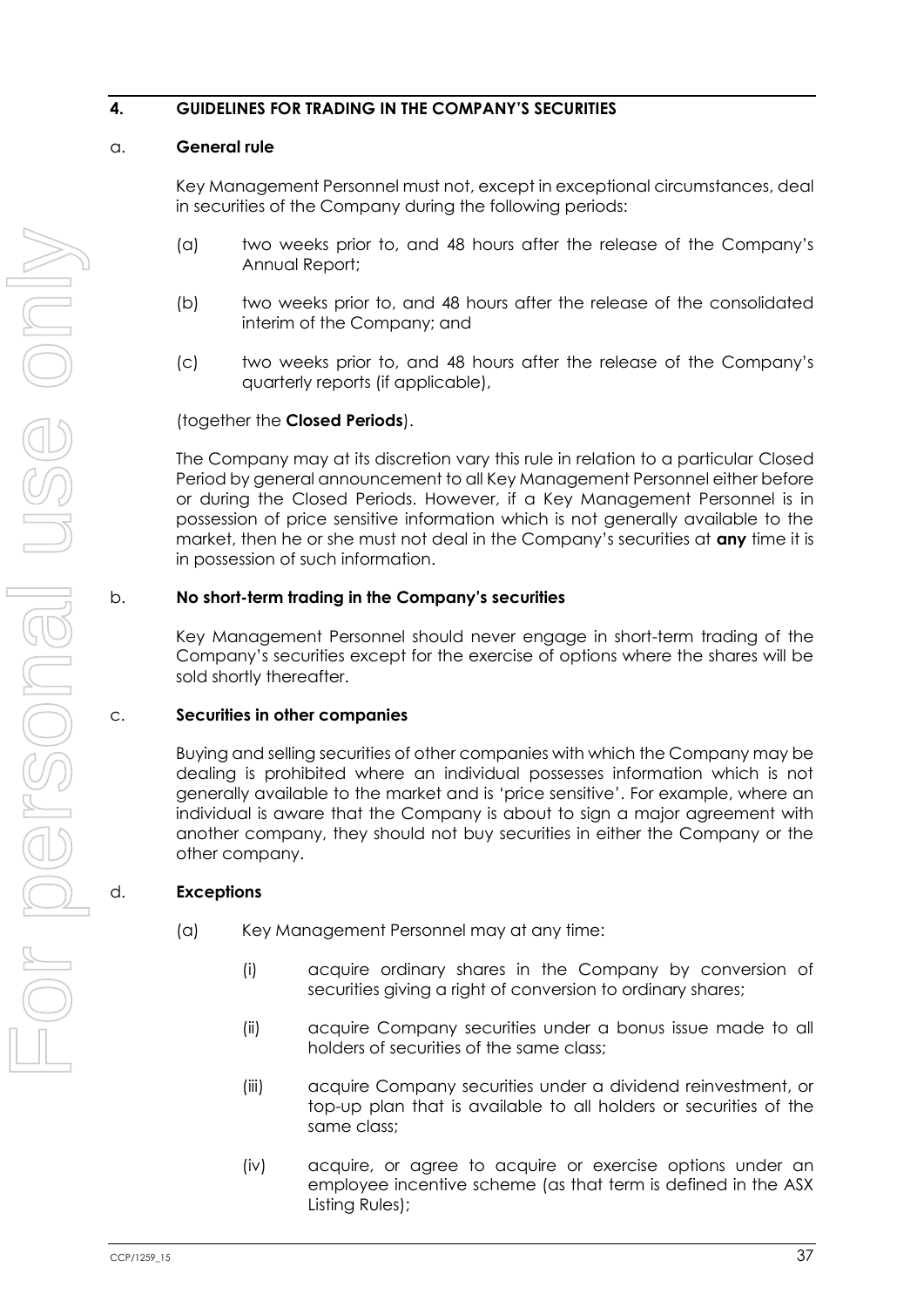- (v) withdraw ordinary shares in the Company held on behalf of the Key Management Personnel in an employee incentive scheme (as that term is defined in the ASX Listing Rules) where the withdrawal is permitted by the rules of that scheme;
- (vi) acquire ordinary shares in the Company as a result of the exercise of options held under an employee option scheme;
- (vii) transfer securities of the Company already held into a superannuation fund or other saving scheme in which the restricted person is a beneficiary;
- (viii) make an investment in, or trade in units of, a fund or other scheme (other than a scheme only investing in the securities of the Company) where the assets of the fund or other scheme are invested at the discretion of a third party;
- (ix) where a restricted person is a trustee, trade in the securities of the Company by that trust, provided the restricted person is not a beneficiary of the trust and any decision to trade during a prohibited period is taken by the other trustees or by the investment managers independently of the restricted person;
- (x) undertake to accept, or accept, a takeover offer;
- (xi) trade under an offer or invitation made to all or most of the security holders, such as a rights issue, a security purchase plan, a dividend or distribution reinvestment plan and an equal access buy-back, where the plan that determines the timing and structure of the offer has been approved by the Board. This includes decisions relating to whether or not to take up the entitlements and the sale of entitlements required to provide for the take up of the balance of entitlements under a renounceable pro rata issue;
- (xii) dispose of securities of the Company resulting from a secured lender exercising their rights, for example, under a margin lending arrangement;
- (xiii) exercise (but not sell securities following exercise) an option or a right under an employee incentive scheme, or convert a convertible security, where the final date for the exercise of the option or right, or the conversion of the security, falls during a prohibited period or the Company has had a number of consecutive prohibited periods and the restricted person could not reasonably have been expected to exercise it at a time when free to do so; or
- (xiv) trade under a non-discretionary trading plan for which prior written clearance has been provided in accordance with procedures set out in this Policy.
- (d) In respect of any share or option plans adopted by the Company, it should be noted that it is not permissible to provide the exercise price of options by selling the shares acquired on the exercise of these options unless the sale of those shares occurs outside the periods specified in paragraph [a.](#page-2-0)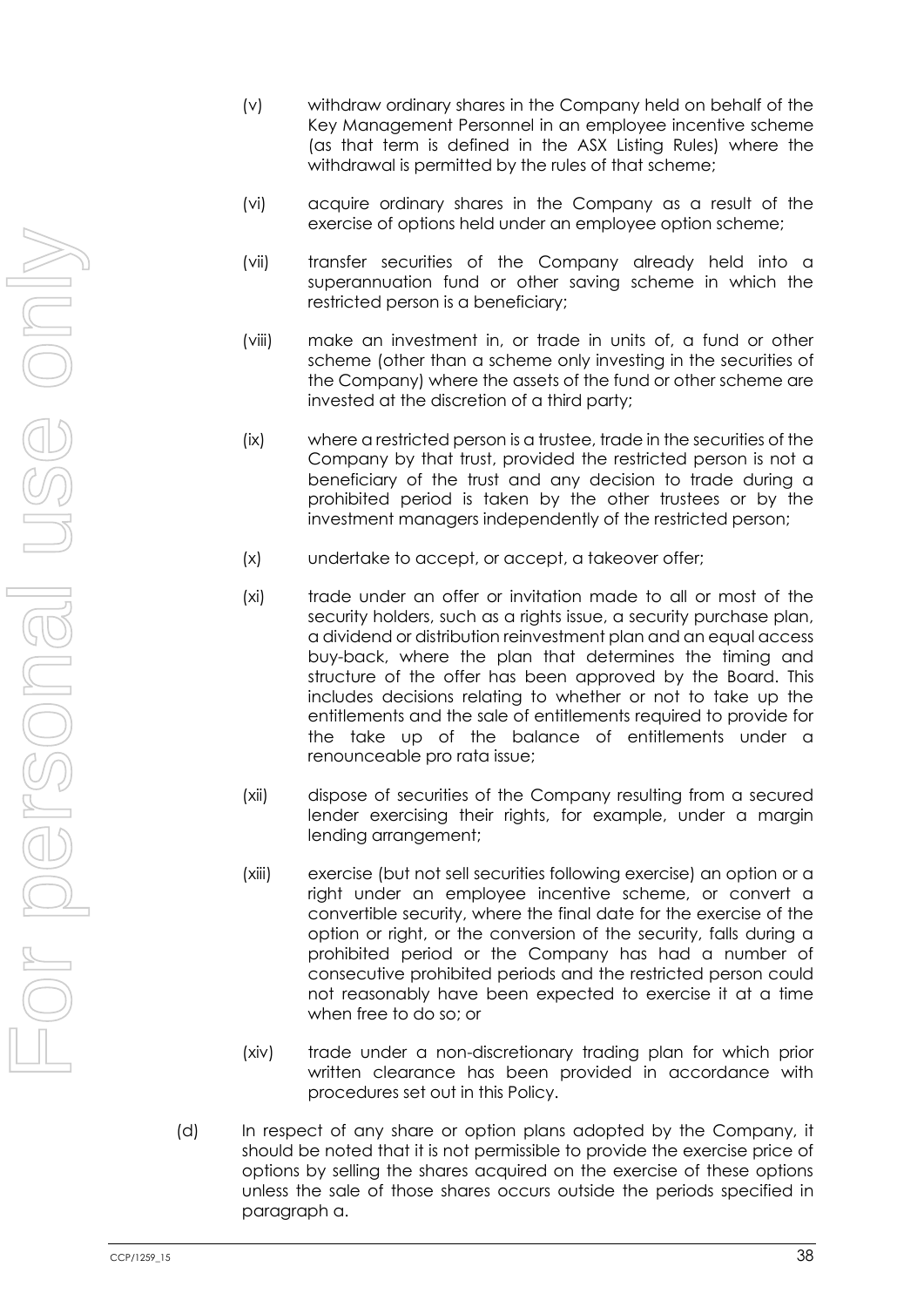Were this is to occur at a time when the person possessed inside information, then the sale of Company securities would be a breach of insider trading laws, even though the person's decision to sell was not influenced by the inside information that the person possessed and the person may not have made a profit on the sale. Where Company securities are provided to a lender as security by way of mortgage or charge, a sale that occurs under that mortgage or charge as a consequence of default would not breach insider trading laws.

#### e. **Notification of periods when Key Management Personnel are not permitted to trade**

The Company Secretary will endeavour to notify all Key Management Personnel of the times when they are not permitted to buy or sell the Company's securities as set out in paragraph [a.](#page-2-0)

## **5. APPROVAL AND NOTIFICATION REQUIREMENTS**

#### <span id="page-4-0"></span>a. **Approval requirements**

- (a) Any Key Management Personnel (other than the Chairman of the Board) wishing to buy, sell or exercise rights in relation to the Company's securities must obtain the prior written approval of the Chairman of the Board or the Board before doing so.
- (b) If the Chairman of the Board wishes to buy, sell or exercise rights in relation to the Company's securities, the Chairman of the Board must obtain the prior approval of the Board before doing so.

#### <span id="page-4-1"></span>b. **Approvals to buy or sell securities**

- (a) All requests to buy or sell securities as referred to in paragraph [5.a](#page-4-0) must include the intended volume of securities to be purchased or sold and an estimated time frame for the sale or purchase.
- (b) Copies of written approvals must be forwarded to the Company Secretary prior to the approved purchase or sale transaction.

#### c. **Notification**

Subsequent to approval obtained in accordance with paragraphs [a](#page-4-0) and [b,](#page-4-1) any Key Management Personnel who (or through his or her Associates) buys, sells, or exercises rights in relation to Company securities **must** notify the Company Secretary in writing of the details of the transaction within two (2) business days of the transaction occurring. This notification obligation **operates at all times** and includes applications for acquisitions of shares or options by employees made under employee share or option schemes and also applies to the acquisition of shares as a result of the exercise of options under an employee option scheme.

#### d. **Key Management Personnel sales of securities**

Key Management Personnel need to be mindful of the market perception associated with any sale of Company securities and possibly the ability of the market to absorb the volume of shares being sold. With this in mind, the management of the sale of any significant volume of Company securities (ie a volume that would represent a volume in excess of 10% of the total securities held by the seller prior to the sale, or a volume to be sold that would be in excess of 10% of the average daily traded volume of the shares of the Company on the ASX for the preceding 20 trading days) by a Key Management Personnel needs to be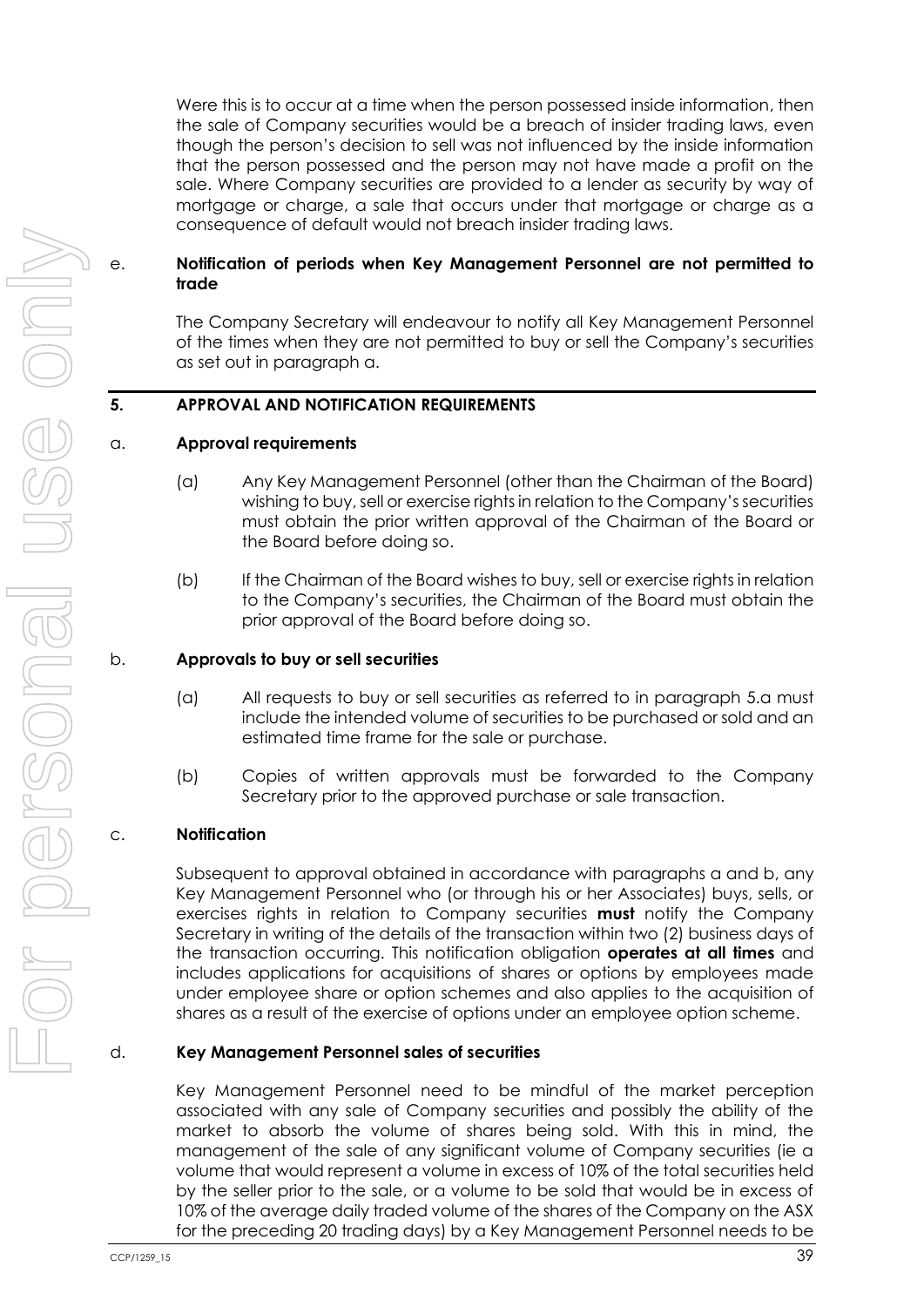discussed with the Board and the Company's legal advisers prior to the execution of any sale. These discussions need to be documented in the form of a file note, to be retained by the Company Secretary.

#### e. **Exemption from Closed Periods restrictions due to exceptional circumstance**

Key Management Personnel who are not in possession of inside information in relation to the Company, may be given prior written clearance by the Managing Director, or in the absence of a CEO/Managing Director, the Chairman, (or in the case of the Managing Director, by all other members of the Board) to sell or otherwise dispose of Company securities in a Closed Period where the person is in severe financial hardship or where there are exceptional circumstances as set out in this policy.

## f. **Severe financial hardship or exceptional circumstances**

The determination of whether a Key Management Personnel is in severe financial hardship will be made by the Managing Director or in the absence of a CEO/Managing Director, the Chairman, (or in the case of the Managing Director, by all other members of the Board).

A financial hardship or exceptional circumstances determination can only be made by examining all of the facts and if necessary obtaining independent verification of the facts from banks, accountants or other like institutions.

## g. **Financial hardship**

Key Management Personnel may be in severe financial hardship if they have a pressing financial commitment that cannot be satisfied other than by selling the securities of the Company.

In the interests of an expedient and informed determination by the Managing Director (or all other members of the Board as the context requires), any application for an exemption allowing the sale of Company securities in a Closed Period based on financial hardship must be made in writing stating all of the facts and be accompanied by copies of relevant supporting documentation, including contact details of the person's accountant, bank and other such independent institutions (where applicable).

Any exemption, if issued, will be in writing and shall contain a specified time period during which the sale of securities can be made.

#### h. **Exceptional circumstances**

Exceptional circumstances may apply to the disposal of Company securities by a Key Management Personnel if the person is required by a court order or a court enforceable undertaking (for example in a bona fide family settlement), to transfer or sell securities of the Company, or there is some other overriding legal or regulatory requirement to do so.

Any application for an exemption allowing the sale of Company securities in a Closed Period based on exceptional circumstances must be made in writing and be accompanied by relevant court and/or supporting legal documentation (where applicable).

Any exemption, if issued, will be in writing and shall contain a specified time period during which the sale of securities can be made.